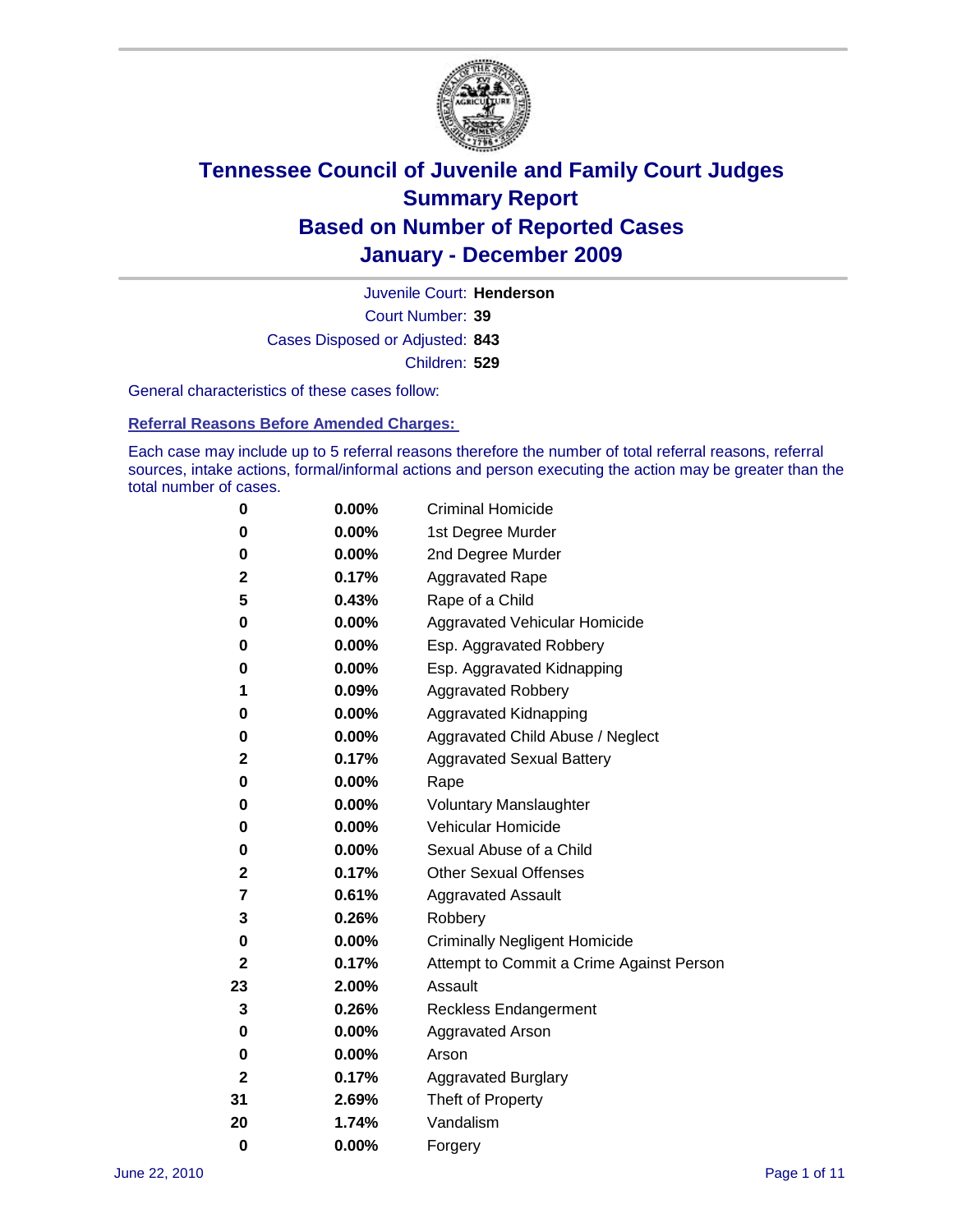

Court Number: **39** Juvenile Court: **Henderson** Cases Disposed or Adjusted: **843** Children: **529**

#### **Referral Reasons Before Amended Charges:**

Each case may include up to 5 referral reasons therefore the number of total referral reasons, referral sources, intake actions, formal/informal actions and person executing the action may be greater than the total number of cases.

| $\bf{0}$ | 0.00%    | <b>Worthless Checks</b>                                     |
|----------|----------|-------------------------------------------------------------|
| 11       | 0.95%    | Illegal Possession / Fraudulent Use of Credit / Debit Cards |
| 13       | 1.13%    | <b>Burglary</b>                                             |
| 1        | 0.09%    | Unauthorized Use of a Vehicle                               |
| 0        | $0.00\%$ | <b>Cruelty to Animals</b>                                   |
| $\bf{0}$ | 0.00%    | Sale of Controlled Substances                               |
| 10       | 0.87%    | <b>Other Drug Offenses</b>                                  |
| 7        | 0.61%    | Possession of Controlled Substances                         |
| 0        | $0.00\%$ | <b>Criminal Attempt</b>                                     |
| 0        | 0.00%    | Carrying Weapons on School Property                         |
| 0        | $0.00\%$ | Unlawful Carrying / Possession of a Weapon                  |
| 1        | 0.09%    | <b>Evading Arrest</b>                                       |
| 0        | 0.00%    | Escape                                                      |
| 3        | 0.26%    | Driving Under Influence (DUI)                               |
| 18       | 1.56%    | Possession / Consumption of Alcohol                         |
| 0        | 0.00%    | Resisting Stop, Frisk, Halt, Arrest or Search               |
| 0        | $0.00\%$ | <b>Aggravated Criminal Trespass</b>                         |
| 5        | 0.43%    | Harassment                                                  |
| 0        | 0.00%    | Failure to Appear                                           |
| 1        | 0.09%    | Filing a False Police Report                                |
| 0        | 0.00%    | Criminal Impersonation                                      |
| 17       | 1.48%    | <b>Disorderly Conduct</b>                                   |
| 6        | 0.52%    | <b>Criminal Trespass</b>                                    |
| $\bf{0}$ | 0.00%    | Public Intoxication                                         |
| 0        | $0.00\%$ | Gambling                                                    |
| 388      | 33.68%   | <b>Traffic</b>                                              |
| 5        | 0.43%    | Local Ordinances                                            |
| 0        | $0.00\%$ | Violation of Wildlife Regulations                           |
| 0        | $0.00\%$ | Contempt of Court                                           |
| 0        | 0.00%    | Violation of Probation                                      |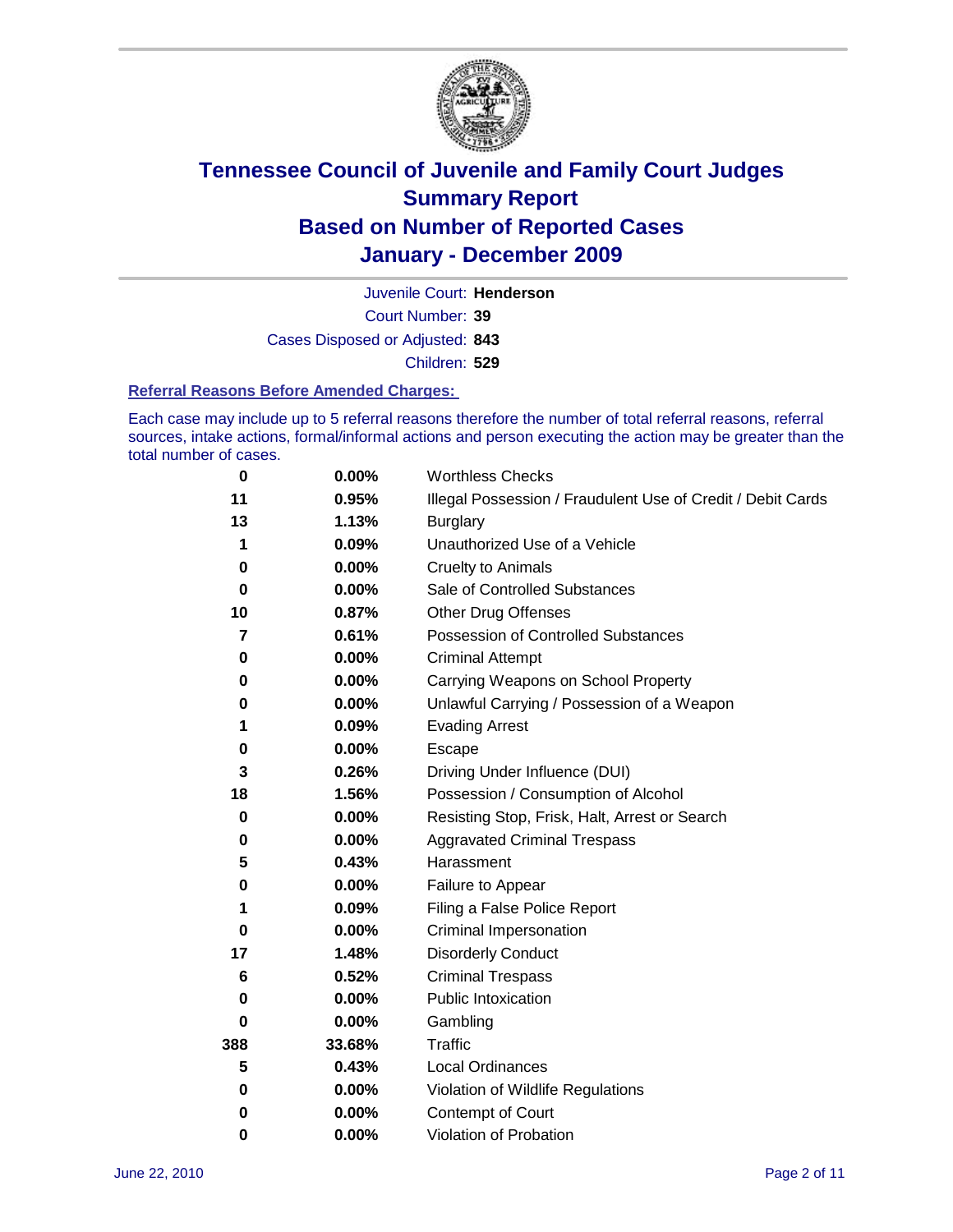

Court Number: **39** Juvenile Court: **Henderson** Cases Disposed or Adjusted: **843** Children: **529**

#### **Referral Reasons Before Amended Charges:**

Each case may include up to 5 referral reasons therefore the number of total referral reasons, referral sources, intake actions, formal/informal actions and person executing the action may be greater than the total number of cases.

| 1            | 0.09%    | Violation of Aftercare                 |
|--------------|----------|----------------------------------------|
| 60           | 5.21%    | <b>Unruly Behavior</b>                 |
| 118          | 10.24%   | Truancy                                |
| 12           | 1.04%    | In-State Runaway                       |
| $\bf{0}$     | 0.00%    | Out-of-State Runaway                   |
| 32           | 2.78%    | Possession of Tobacco Products         |
| $\mathbf{2}$ | 0.17%    | Violation of a Valid Court Order       |
| 43           | 3.73%    | <b>Violation of Curfew</b>             |
| 1            | 0.09%    | <b>Sexually Abused Child</b>           |
| 1            | 0.09%    | <b>Physically Abused Child</b>         |
| 50           | 4.34%    | Dependency / Neglect                   |
| 3            | 0.26%    | <b>Termination of Parental Rights</b>  |
| 0            | $0.00\%$ | <b>Violation of Pretrial Diversion</b> |
| 0            | 0.00%    | Violation of Informal Adjustment       |
| 143          | 12.41%   | <b>Judicial Review</b>                 |
| 0            | $0.00\%$ | <b>Administrative Review</b>           |
| 35           | 3.04%    | <b>Foster Care Review</b>              |
| 41           | 3.56%    | Custody                                |
| 21           | 1.82%    | Visitation                             |
| 0            | $0.00\%$ | Paternity / Legitimation               |
| 0            | 0.00%    | <b>Child Support</b>                   |
| 0            | $0.00\%$ | <b>Request for Medical Treatment</b>   |
| $\bf{0}$     | 0.00%    | <b>Consent to Marry</b>                |
| 0            | 0.00%    | Other                                  |
| 1,152        | 100.00%  | <b>Total Referrals</b>                 |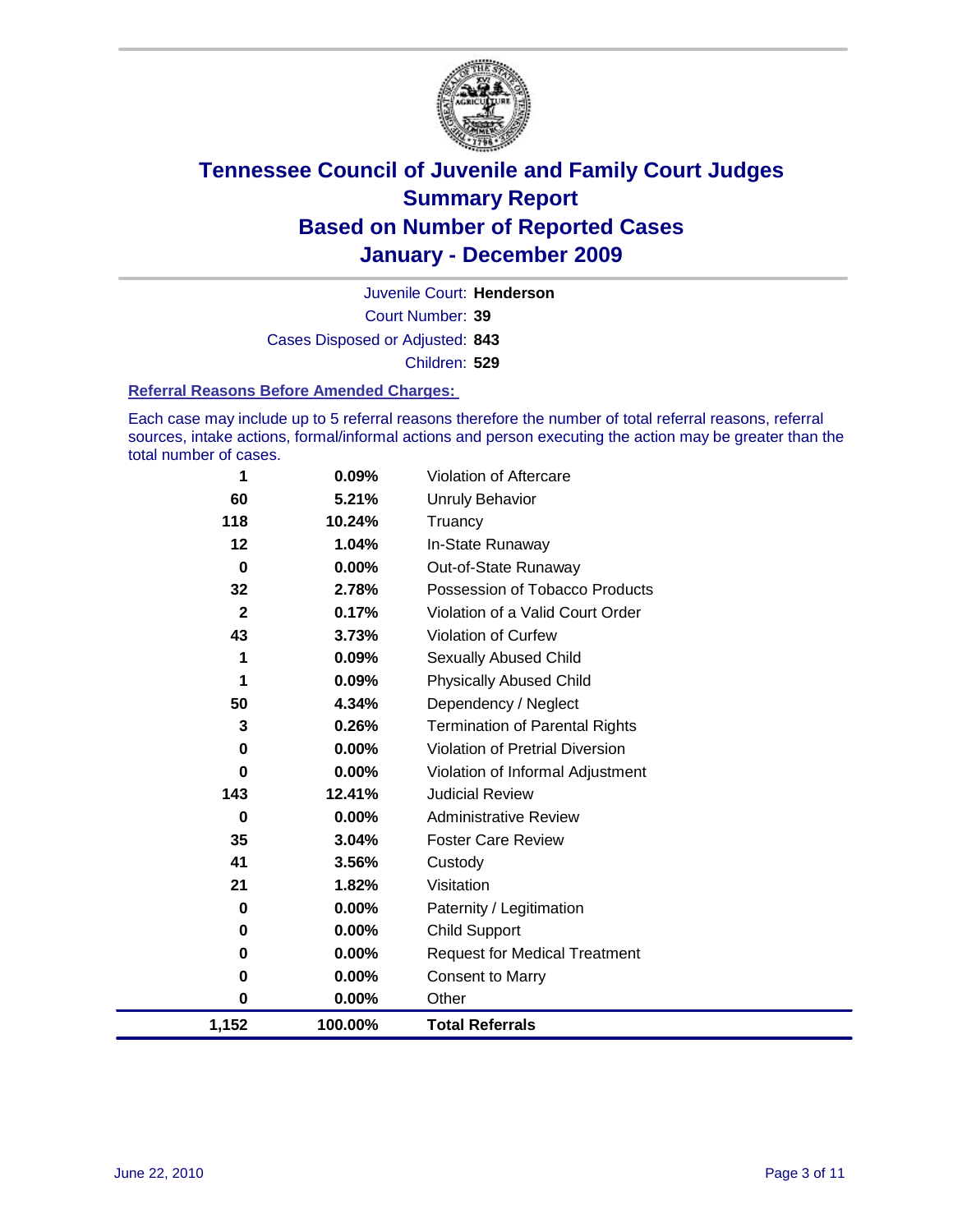

|                            |                                 | Juvenile Court: Henderson         |
|----------------------------|---------------------------------|-----------------------------------|
|                            |                                 | Court Number: 39                  |
|                            | Cases Disposed or Adjusted: 843 |                                   |
|                            |                                 | Children: 529                     |
| <b>Referral Sources: 1</b> |                                 |                                   |
| 582                        | 50.52%                          | <b>Law Enforcement</b>            |
| 88                         | 7.64%                           | Parents                           |
| 26                         | 2.26%                           | Relatives                         |
| $\bf{0}$                   | 0.00%                           | Self                              |
| 166                        | 14.41%                          | School                            |
| 0                          | 0.00%                           | <b>CSA</b>                        |
| 208                        | 18.06%                          | <b>DCS</b>                        |
| 9                          | 0.78%                           | <b>Other State Department</b>     |
| $\bf{0}$                   | 0.00%                           | <b>District Attorney's Office</b> |
| 29                         | 2.52%                           | <b>Court Staff</b>                |
| 0                          | 0.00%                           | Social Agency                     |
| $\overline{7}$             | 0.61%                           | <b>Other Court</b>                |
| 35                         | 3.04%                           | Victim                            |
| 1                          | 0.09%                           | Child & Parent                    |
| 0                          | 0.00%                           | Hospital                          |
| 0                          | 0.00%                           | Unknown                           |
| 1                          | 0.09%                           | Other                             |
| 1,152                      | 100.00%                         | <b>Total Referral Sources</b>     |

### **Age of Child at Referral: 2**

| 529 | 100.00% | <b>Total Child Count</b> |
|-----|---------|--------------------------|
| 0   | 0.00%   | <b>Unknown</b>           |
| 0   | 0.00%   | Ages 19 and Over         |
| 151 | 28.54%  | Ages 17 through 18       |
| 186 | 35.16%  | Ages 15 through 16       |
| 58  | 10.96%  | Ages 13 through 14       |
| 14  | 2.65%   | Ages 11 through 12       |
| 120 | 22.68%  | Ages 10 and Under        |
|     |         |                          |

<sup>1</sup> If different than number of Referral Reasons (1152), verify accuracy of your court's data.

<sup>2</sup> One child could be counted in multiple categories, verify accuracy of your court's data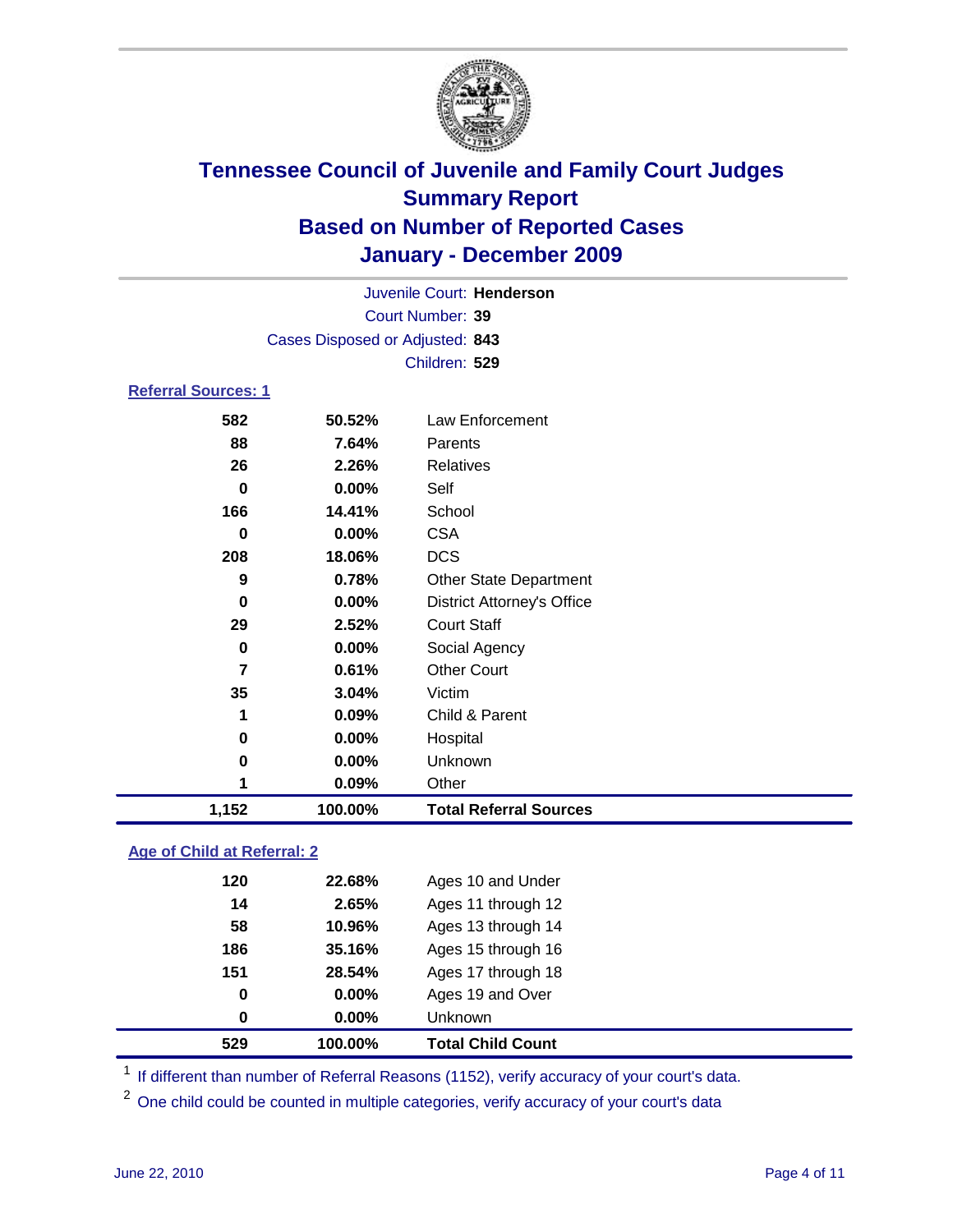

| Juvenile Court: Henderson               |                                 |                          |  |  |  |
|-----------------------------------------|---------------------------------|--------------------------|--|--|--|
|                                         | Court Number: 39                |                          |  |  |  |
|                                         | Cases Disposed or Adjusted: 843 |                          |  |  |  |
|                                         |                                 | Children: 529            |  |  |  |
| Sex of Child: 1                         |                                 |                          |  |  |  |
| 315                                     | 59.55%                          | Male                     |  |  |  |
| 214                                     | 40.45%                          | Female                   |  |  |  |
| $\bf{0}$                                | 0.00%                           | Unknown                  |  |  |  |
| 529                                     | 100.00%                         | <b>Total Child Count</b> |  |  |  |
| Race of Child: 1                        |                                 |                          |  |  |  |
| 439                                     | 82.99%                          | White                    |  |  |  |
| 47                                      | 8.88%                           | African American         |  |  |  |
| $\mathbf 0$                             | 0.00%                           | Native American          |  |  |  |
| 0                                       | 0.00%                           | Asian                    |  |  |  |
| 41                                      | 7.75%                           | Mixed                    |  |  |  |
| $\mathbf{2}$                            | 0.38%                           | Unknown                  |  |  |  |
| 529                                     | 100.00%                         | <b>Total Child Count</b> |  |  |  |
| <b>Hispanic Origin: 1</b>               |                                 |                          |  |  |  |
| 10                                      | 1.89%                           | Yes                      |  |  |  |
| 519                                     | 98.11%                          | No                       |  |  |  |
| $\bf{0}$                                | 0.00%                           | Unknown                  |  |  |  |
| 529                                     | 100.00%                         | <b>Total Child Count</b> |  |  |  |
| <b>School Enrollment of Children: 1</b> |                                 |                          |  |  |  |
| 459                                     | 86.77%                          | Yes                      |  |  |  |
| 55                                      | 10.40%                          | No                       |  |  |  |
| 15                                      | 2.84%                           | Unknown                  |  |  |  |
| 529                                     | 100.00%                         | <b>Total Child Count</b> |  |  |  |

One child could be counted in multiple categories, verify accuracy of your court's data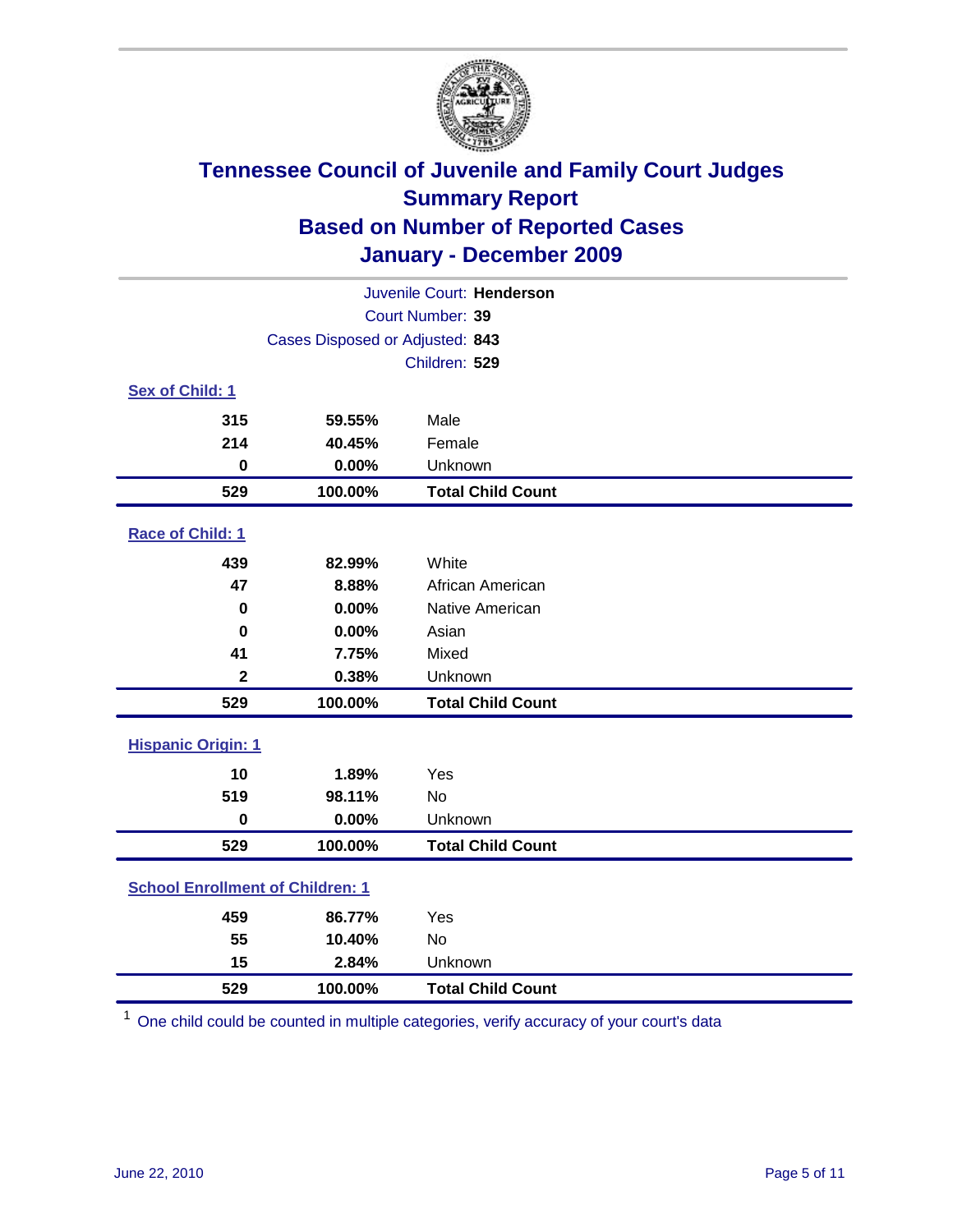

Court Number: **39** Juvenile Court: **Henderson** Cases Disposed or Adjusted: **843** Children: **529**

### **Living Arrangement of Child at Time of Referral: 1**

| 529 | 100.00%  | <b>Total Child Count</b>     |
|-----|----------|------------------------------|
|     | 0.19%    | Other                        |
| 5   | 0.95%    | Unknown                      |
| 3   | $0.57\%$ | Independent                  |
| 0   | $0.00\%$ | In an Institution            |
| 2   | 0.38%    | In a Residential Center      |
| 3   | 0.57%    | In a Group Home              |
| 16  | $3.02\%$ | With Foster Family           |
| 6   | 1.13%    | With Adoptive Parents        |
| 64  | 12.10%   | <b>With Relatives</b>        |
| 57  | 10.78%   | With Father                  |
| 203 | 38.37%   | With Mother                  |
| 30  | 5.67%    | With Mother and Stepfather   |
| 14  | 2.65%    | With Father and Stepmother   |
| 125 | 23.63%   | With Both Biological Parents |
|     |          |                              |

### **Type of Detention: 2**

| 843          | 100.00%  | <b>Total Detention Count</b> |
|--------------|----------|------------------------------|
| 0            | $0.00\%$ | Other                        |
| 838          | 99.41%   | Does Not Apply               |
| 0            | $0.00\%$ | <b>Unknown</b>               |
| 0            | 0.00%    | <b>Psychiatric Hospital</b>  |
| $\bf{0}$     | 0.00%    | Jail - No Separation         |
| 0            | $0.00\%$ | Jail - Partial Separation    |
| 0            | $0.00\%$ | Jail - Complete Separation   |
| 3            | 0.36%    | Juvenile Detention Facility  |
| $\mathbf{2}$ | 0.24%    | Non-Secure Placement         |
|              |          |                              |

<sup>1</sup> One child could be counted in multiple categories, verify accuracy of your court's data

<sup>2</sup> If different than number of Cases (843) verify accuracy of your court's data.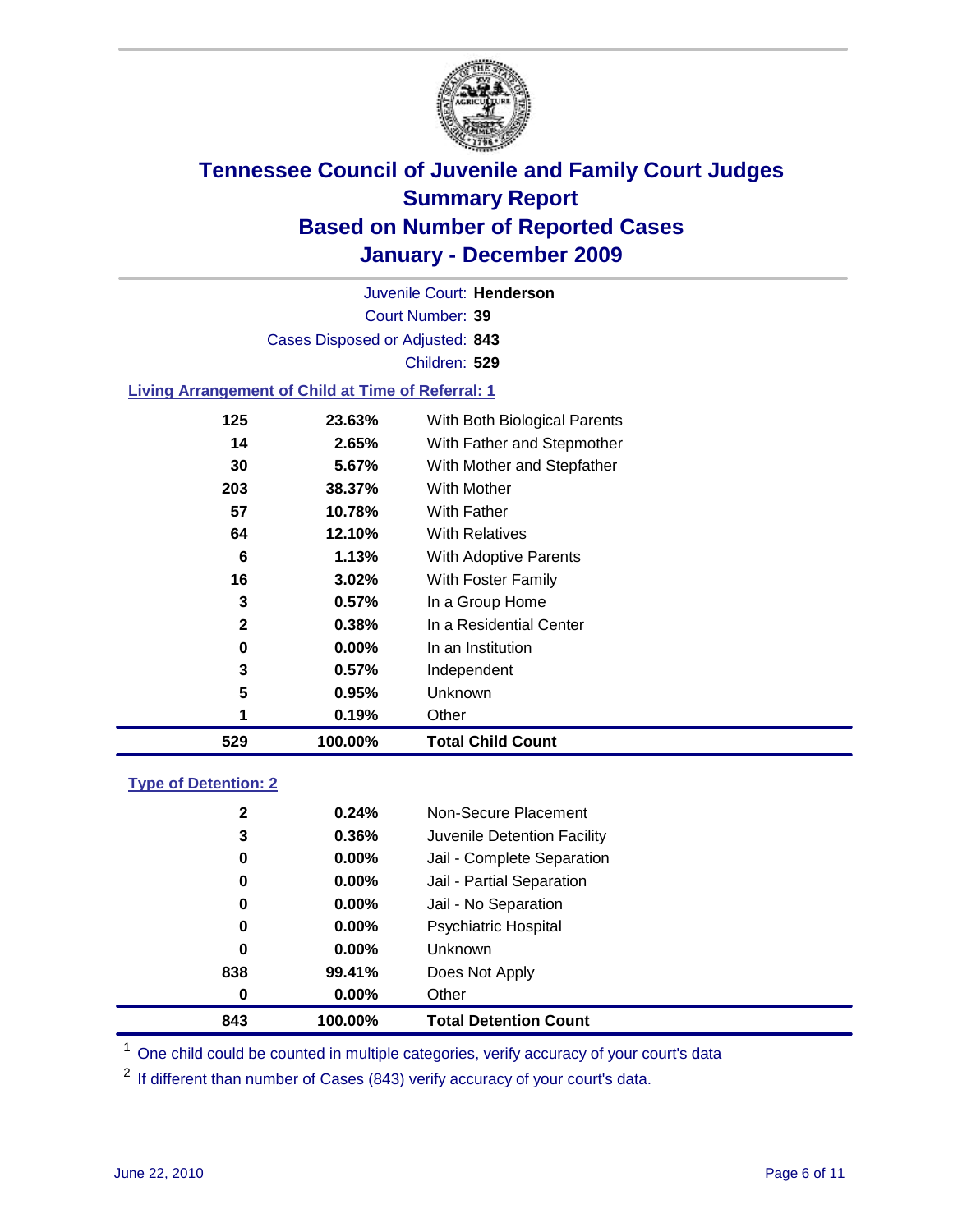

|                                                    | Juvenile Court: Henderson       |                                      |  |  |  |
|----------------------------------------------------|---------------------------------|--------------------------------------|--|--|--|
|                                                    | Court Number: 39                |                                      |  |  |  |
|                                                    | Cases Disposed or Adjusted: 843 |                                      |  |  |  |
|                                                    |                                 | Children: 529                        |  |  |  |
| <b>Placement After Secure Detention Hearing: 1</b> |                                 |                                      |  |  |  |
| 1                                                  | 0.12%                           | Returned to Prior Living Arrangement |  |  |  |
| 1                                                  | 0.12%                           | Juvenile Detention Facility          |  |  |  |
| 0                                                  | 0.00%                           | Jail                                 |  |  |  |
| 3                                                  | 0.36%                           | Shelter / Group Home                 |  |  |  |
| 0                                                  | 0.00%                           | <b>Foster Family Home</b>            |  |  |  |
| $\bf{0}$                                           | 0.00%                           | <b>Psychiatric Hospital</b>          |  |  |  |
| 0                                                  | 0.00%                           | Unknown                              |  |  |  |
| 838                                                | 99.41%                          | Does Not Apply                       |  |  |  |
| 0                                                  | 0.00%                           | Other                                |  |  |  |
| 843                                                | 100.00%                         | <b>Total Placement Count</b>         |  |  |  |
| <b>Intake Actions: 2</b>                           |                                 |                                      |  |  |  |
|                                                    |                                 |                                      |  |  |  |
| 578                                                | 50.17%                          | <b>Petition Filed</b>                |  |  |  |
| $\bf{0}$                                           | 0.00%                           | <b>Motion Filed</b>                  |  |  |  |
| 301                                                | 26.13%                          | <b>Citation Processed</b>            |  |  |  |
| $\bf{0}$                                           | 0.00%                           | Notification of Paternity Processed  |  |  |  |
| 117                                                | 10.16%                          | Scheduling of Judicial Review        |  |  |  |
| $\bf{0}$                                           | 0.00%                           | Scheduling of Administrative Review  |  |  |  |
| 36                                                 | 3.13%                           | Scheduling of Foster Care Review     |  |  |  |
| $\bf{0}$                                           | 0.00%                           | Unknown                              |  |  |  |
| 120                                                | 10.42%                          | Does Not Apply                       |  |  |  |
| 0                                                  | 0.00%                           | Other                                |  |  |  |
| 1,152                                              | 100.00%                         | <b>Total Intake Count</b>            |  |  |  |

<sup>1</sup> If different than number of Cases (843) verify accuracy of your court's data.

<sup>2</sup> If different than number of Referral Reasons (1152), verify accuracy of your court's data.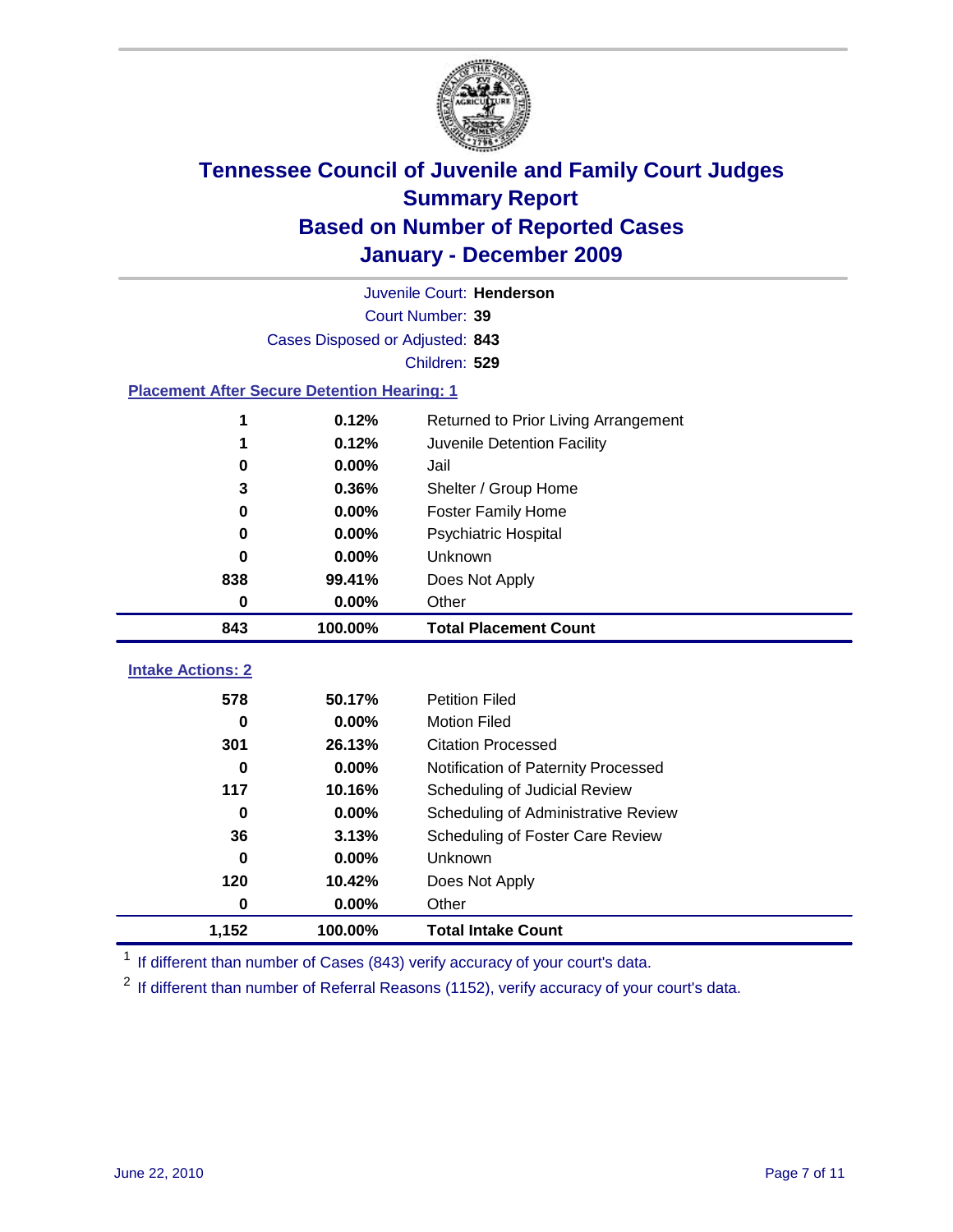

Court Number: **39** Juvenile Court: **Henderson** Cases Disposed or Adjusted: **843** Children: **529**

### **Last Grade Completed by Child: 1**

| 46           | 8.70%   | Too Young for School     |
|--------------|---------|--------------------------|
| 10           | 1.89%   | Preschool                |
| 7            | 1.32%   | Kindergarten             |
| 9            | 1.70%   | 1st Grade                |
| 5            | 0.95%   | 2nd Grade                |
| $\mathbf{2}$ | 0.38%   | 3rd Grade                |
| $\mathbf{2}$ | 0.38%   | 4th Grade                |
| 4            | 0.76%   | 5th Grade                |
| 3            | 0.57%   | 6th Grade                |
| 28           | 5.29%   | 7th Grade                |
| 46           | 8.70%   | 8th Grade                |
| 68           | 12.85%  | 9th Grade                |
| 97           | 18.34%  | 10th Grade               |
| 69           | 13.04%  | 11th Grade               |
| 14           | 2.65%   | 12th Grade               |
| 0            | 0.00%   | Non-Graded Special Ed    |
| 0            | 0.00%   | <b>GED</b>               |
| 0            | 0.00%   | Graduated                |
| 0            | 0.00%   | Never Attended School    |
| 119          | 22.50%  | Unknown                  |
| $\bf{0}$     | 0.00%   | Other                    |
| 529          | 100.00% | <b>Total Child Count</b> |

| 529                                     | 100.00% | <b>Total Child Count</b> |  |  |
|-----------------------------------------|---------|--------------------------|--|--|
| 123                                     | 23.25%  | Unknown                  |  |  |
| 357                                     | 67.49%  | No                       |  |  |
| 49                                      | 9.26%   | Yes                      |  |  |
| <b>Enrolled in Special Education: 1</b> |         |                          |  |  |

One child could be counted in multiple categories, verify accuracy of your court's data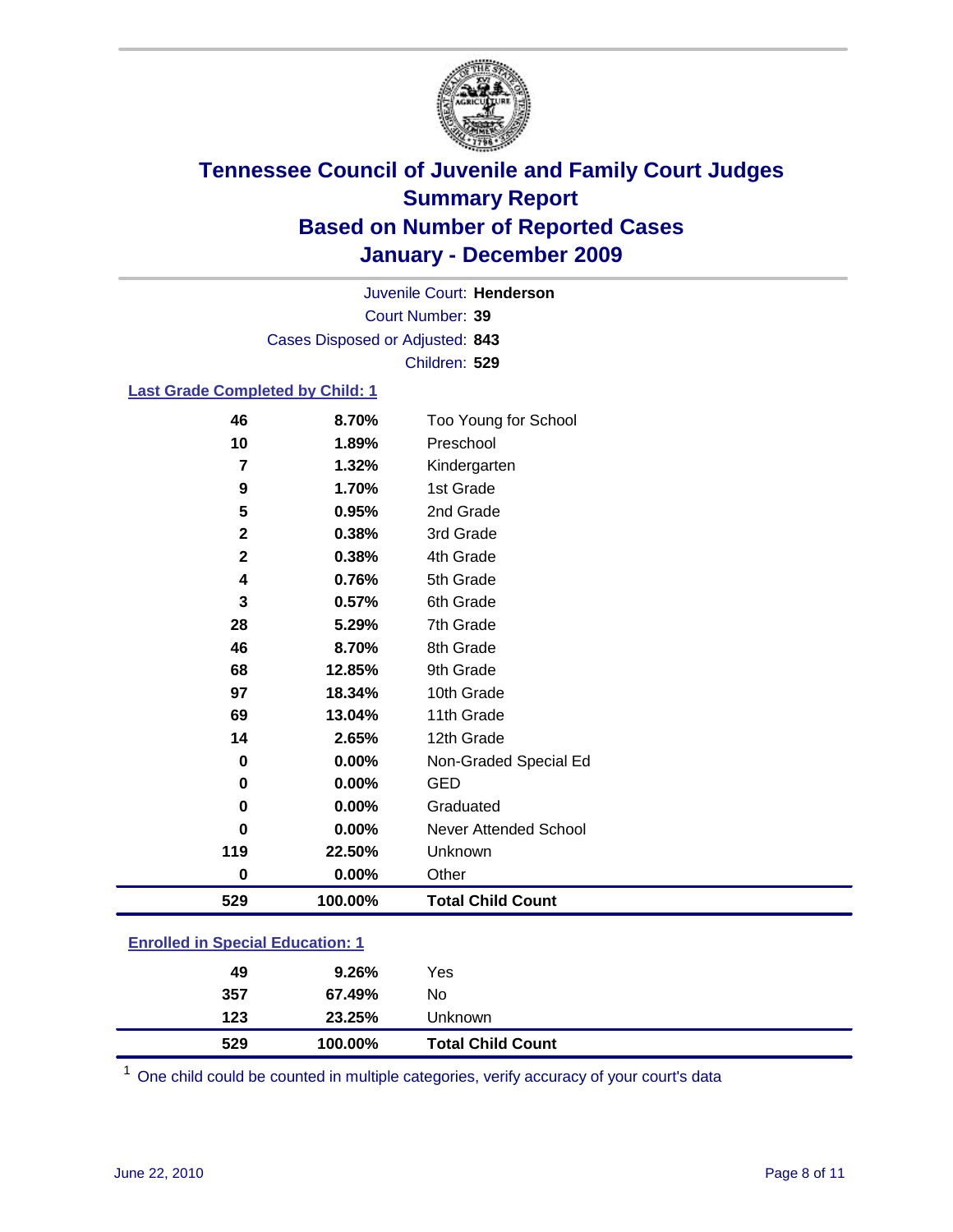

| Juvenile Court: Henderson    |                                 |                           |  |  |
|------------------------------|---------------------------------|---------------------------|--|--|
|                              | Court Number: 39                |                           |  |  |
|                              | Cases Disposed or Adjusted: 843 |                           |  |  |
|                              | Children: 529                   |                           |  |  |
| <b>Action Executed By: 1</b> |                                 |                           |  |  |
| 962                          | 83.51%                          | Judge                     |  |  |
| 4                            | 0.35%                           | Referee                   |  |  |
| 33                           | 2.86%                           | <b>YSO</b>                |  |  |
| 153                          | 13.28%                          | Other                     |  |  |
| 0                            | 0.00%                           | Unknown                   |  |  |
| 1,152                        | 100.00%                         | <b>Total Action Count</b> |  |  |

### **Formal / Informal Actions: 1**

| 261      | 22.66%   | Dismissed                                        |
|----------|----------|--------------------------------------------------|
| 1        | $0.09\%$ | Retired / Nolle Prosequi                         |
| 241      | 20.92%   | <b>Complaint Substantiated Delinquent</b>        |
| 111      | 9.64%    | <b>Complaint Substantiated Status Offender</b>   |
| 22       | 1.91%    | <b>Complaint Substantiated Dependent/Neglect</b> |
| 0        | $0.00\%$ | <b>Complaint Substantiated Abused</b>            |
| $\bf{0}$ | $0.00\%$ | <b>Complaint Substantiated Mentally III</b>      |
| 153      | 13.28%   | Informal Adjustment                              |
| 0        | $0.00\%$ | <b>Pretrial Diversion</b>                        |
| 0        | $0.00\%$ | <b>Transfer to Adult Court Hearing</b>           |
| 0        | $0.00\%$ | Charges Cleared by Transfer to Adult Court       |
| 75       | 6.51%    | Special Proceeding                               |
| 45       | 3.91%    | <b>Review Concluded</b>                          |
| 243      | 21.09%   | Case Held Open                                   |
| 0        | $0.00\%$ | Other                                            |
| 0        | $0.00\%$ | <b>Unknown</b>                                   |
| 1,152    | 100.00%  | <b>Total Action Count</b>                        |

<sup>1</sup> If different than number of Referral Reasons (1152), verify accuracy of your court's data.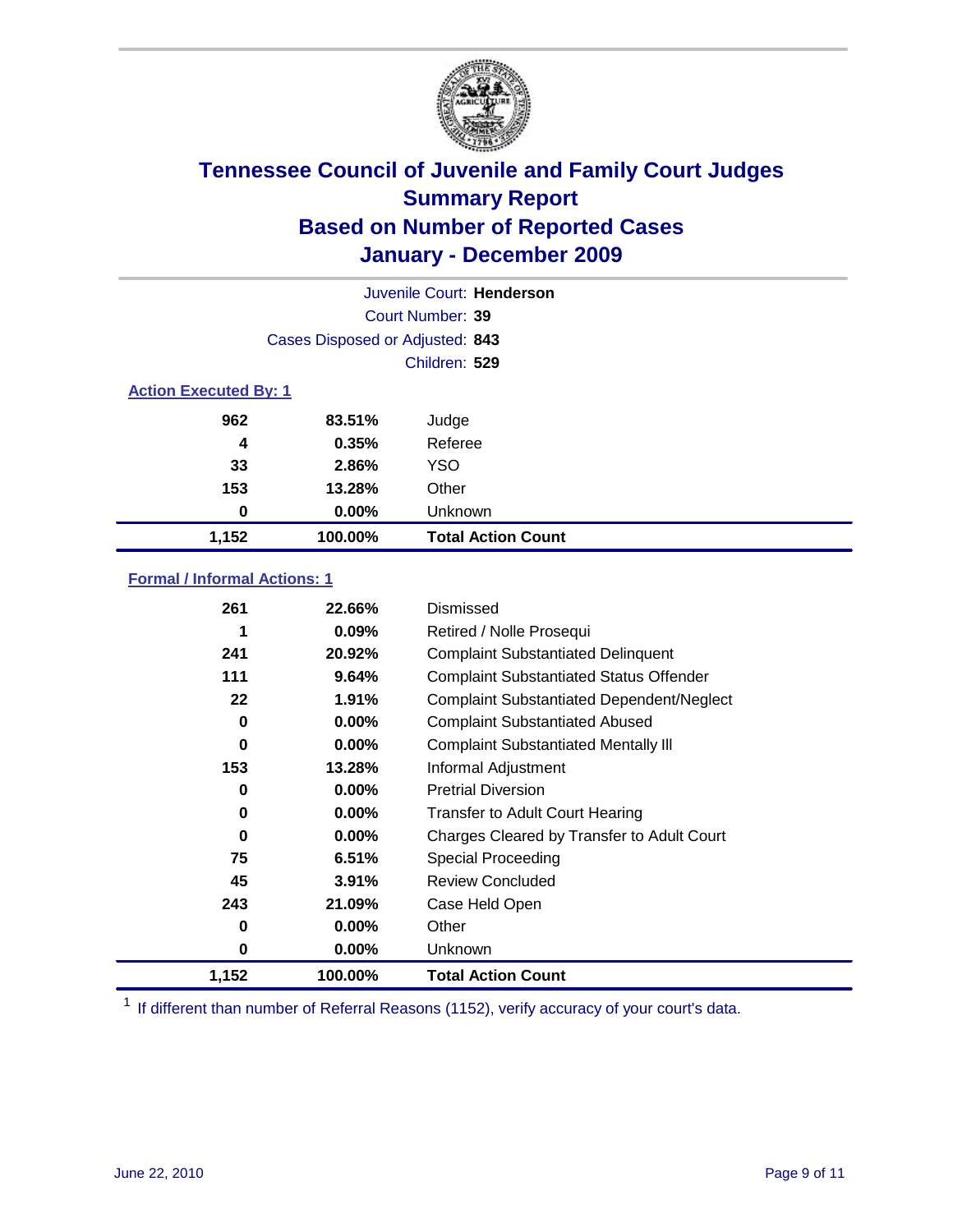

|                       |                                 | Juvenile Court: Henderson                             |
|-----------------------|---------------------------------|-------------------------------------------------------|
|                       |                                 | Court Number: 39                                      |
|                       | Cases Disposed or Adjusted: 843 |                                                       |
|                       |                                 | Children: 529                                         |
| <b>Case Outcomes:</b> |                                 | There can be multiple outcomes for one child or case. |
| 178                   | 8.83%                           | <b>Case Dismissed</b>                                 |
| 2                     | 0.10%                           | Case Retired or Nolle Prosequi                        |
| 213                   | 10.57%                          | Warned / Counseled                                    |
| 103                   | 5.11%                           | <b>Held Open For Review</b>                           |
| 2                     | 0.10%                           | Supervision / Probation to Juvenile Court             |
| 4                     | 0.20%                           | <b>Probation to Parents</b>                           |
| 108                   | 5.36%                           | Referral to Another Entity for Supervision / Service  |
| 15                    | 0.74%                           | Referred for Mental Health Counseling                 |
| 20                    | 0.99%                           | Referred for Alcohol and Drug Counseling              |
| 20                    | 0.99%                           | <b>Referred to Alternative School</b>                 |
| 1                     | 0.05%                           | Referred to Private Child Agency                      |
| 0                     | 0.00%                           | Referred to Defensive Driving School                  |
| 0                     | 0.00%                           | Referred to Alcohol Safety School                     |
| 18                    | 0.89%                           | Referred to Juvenile Court Education-Based Program    |
| 41                    | 2.03%                           | Driver's License Held Informally                      |
| 0                     | 0.00%                           | <b>Voluntary Placement with DMHMR</b>                 |
| 1                     | 0.05%                           | <b>Private Mental Health Placement</b>                |
| 0                     | 0.00%                           | <b>Private MR Placement</b>                           |
| 0                     | 0.00%                           | Placement with City/County Agency/Facility            |
| 2                     | 0.10%                           | Placement with Relative / Other Individual            |
| 179                   | 8.88%                           | Fine                                                  |
| 58                    | 2.88%                           | <b>Public Service</b>                                 |
| 13                    | 0.64%                           | Restitution                                           |
| 4                     | 0.20%                           | <b>Runaway Returned</b>                               |
| 24                    | 1.19%                           | No Contact Order                                      |
| 0                     | 0.00%                           | Injunction Other than No Contact Order                |
| 5                     | 0.25%                           | <b>House Arrest</b>                                   |
| 3                     | 0.15%                           | <b>Court Defined Curfew</b>                           |
| 1                     | 0.05%                           | Dismissed from Informal Adjustment                    |
| 0                     | 0.00%                           | <b>Dismissed from Pretrial Diversion</b>              |
| 0                     | 0.00%                           | Released from Probation                               |
| 1                     | 0.05%                           | <b>Transferred to Adult Court</b>                     |
| 0                     | 0.00%                           | <b>DMHMR Involuntary Commitment</b>                   |